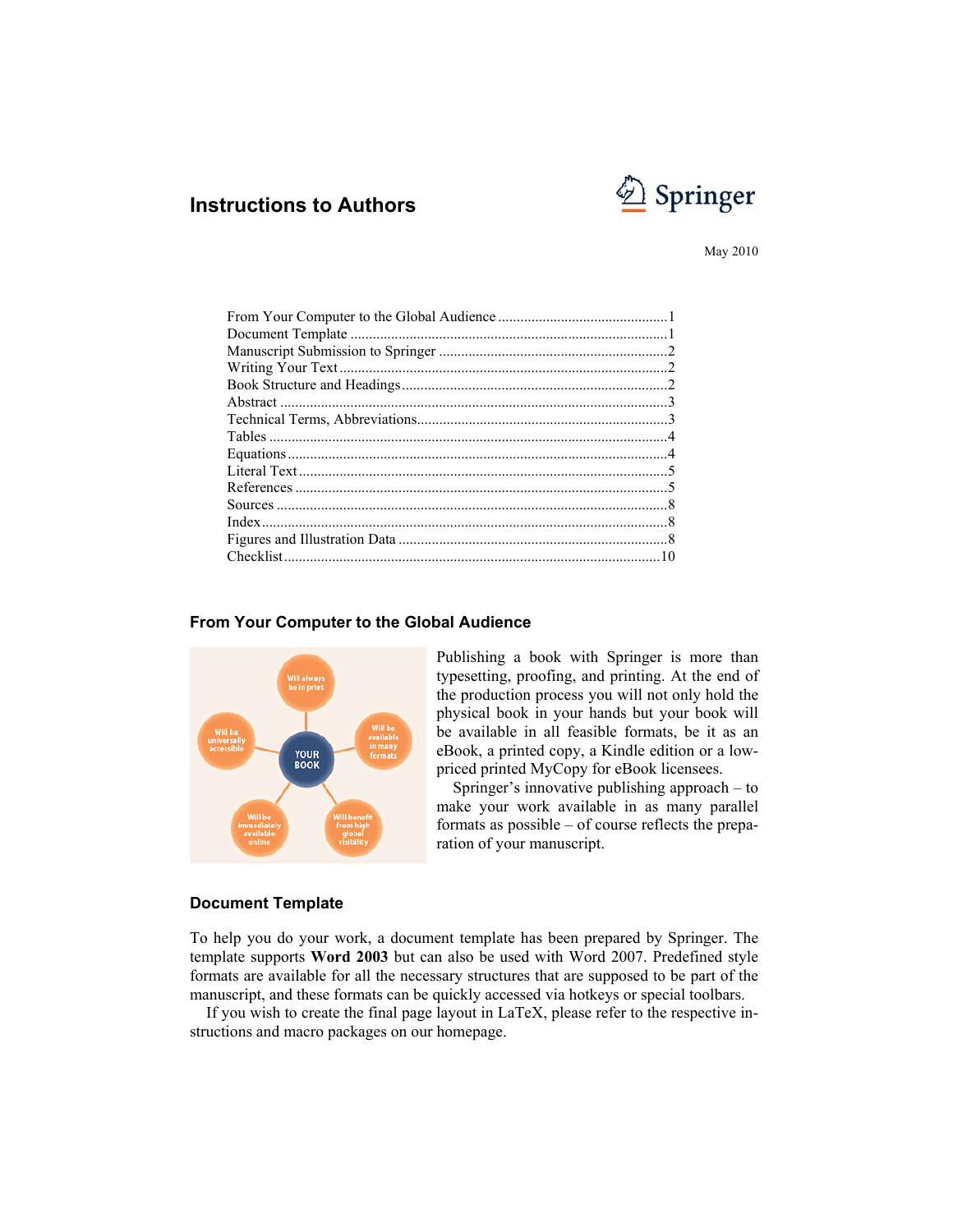# **Manuscript Submission to Springer**

- To submit your files, please use a **CD-ROM**.
- Alternatively, you can use our **FTP** server (if you wish to do so, please contact Springer for further information).
- Save each chapter or contribution, including the accompanying references, figure legends, and tables, in a separate file in \*.**doc** format. The manuscript should additionally be submitted as **pdf** file with all the fonts embedded, especially if text or figures contain special characters or unusual fonts.
- Give each individual file your own name (or an abbreviation), the chapter number, and the format suffix, e.g., Miller3.doc.
- Save the figures separately.
- Please enclose a list of all the files with your submission.
- Keep personal copies of the files.

# **Writing Your Text**

- Please use our **Word template** to prepare your text. All the necessary formatting is already preset in the template.
- You can basically use all the functions in **Word**, particularly displayed lists, type styles such as **bold** or *italics*, the indexing function, and the footnote function.
- Only use the return key at the end of a paragraph or after headings, displayed lists, and the like. Do not insert manual hyphenation and do not use formats such as framing, centering, or shading.

# **Type**

- Use a single **main font** for the entire text. We recommend *Times Roman*.
- For **special characters**, please use *Symbol* or *Arial Unicode*.

# **Emphasis**

- In running text, please set emphasized words or phrases in *italic* type.
- You can use **Springer's document template** to mark sentences or passages to be given **special emphasis** and quotations or case reports that are to be set in **small type**.

# **Length**

• Please keep to the manuscript length agreed on with the publisher.

# **Book Structure and Headings**

A well-structured book and meaningful headings make it easier for the reader to get a general idea of the content. In addition, seamless transformation to various formats such as the eBook requires a certain structure of the book.

# **Basic Rules**

- A **book** consists of chapters, front matter, and back matter (optional).
- The **front matter** contains the title page, the table of contents, and the preface. Optional items in the front matter are, e.g., a foreword or a list of abbreviations. An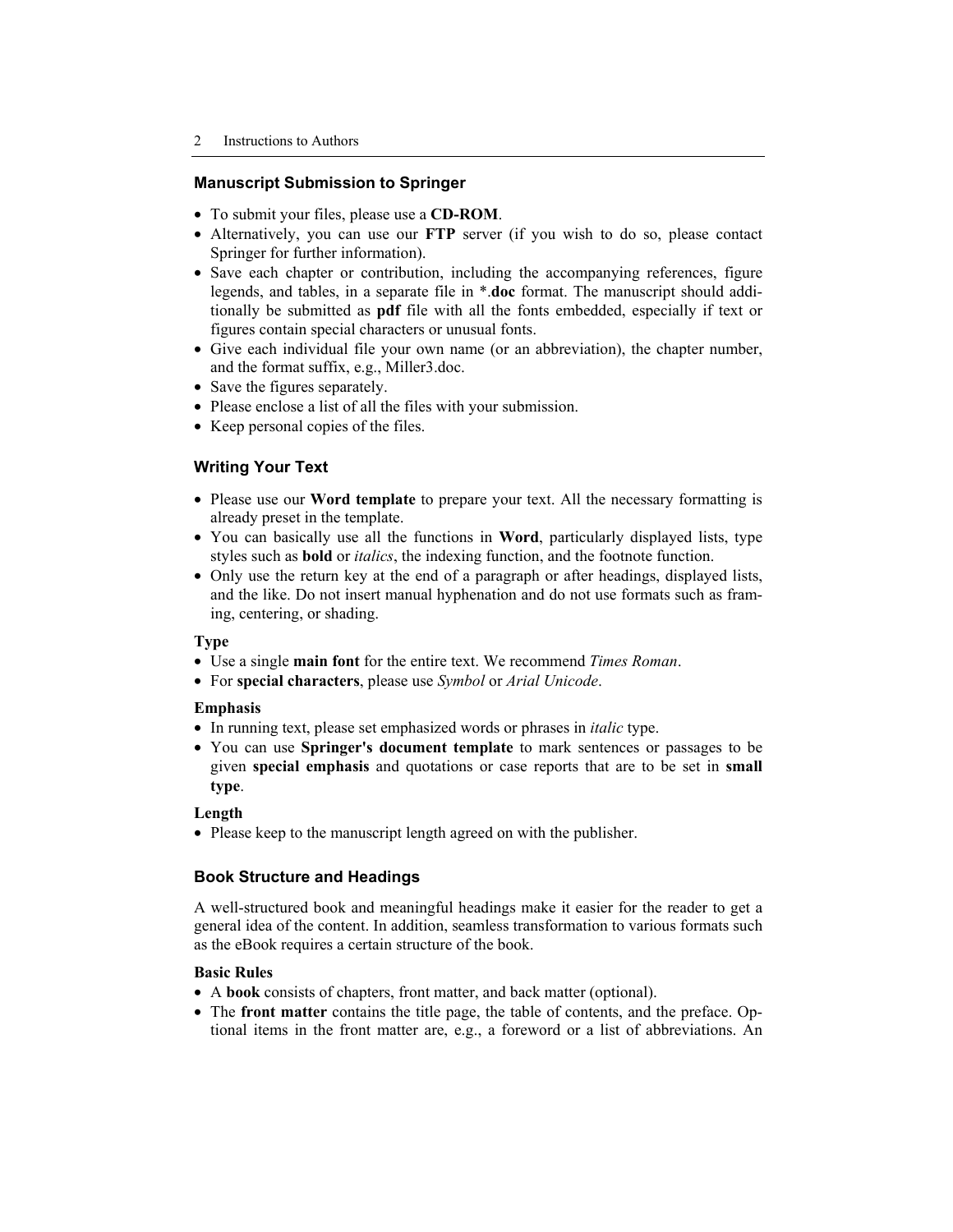introduction does not belong in the front matter, but should appear as the first chapter of the book.

- **Chapters** contain the actual content of the book, i.e., text, figures, and tables. They should always include a reference list; this is vital so that readers of single chapters of the eBook can make full use of the citations.
- Chapters can be organized in **parts**. If a book is divided into parts, all chapters should be within a part, with the exception of an introductory chapter at the beginning of the book. Each part must contain at least one chapter.
- The **backmatter** can contain an appendix, a glossary, or an index. Wherever possible, a reference list should not be included in the back matter, as references are then not linked to citations in the chapters.

# **Headings and Heading Numbering**

- Please use the decimal system of headings with no more than four levels.
	- 1 Chapter
	- 1.1 Section
	- 1.1.1 Subsection
	- 1.1.1.1 Sub-Subsection
- Number the chapters continuously throughout the book (do not re-start with each part).
- Parts should be numbered with Roman numerals (Part I, Part II...).
- Additional levels of unnumbered headings can be marked using **Springer's document template**.
- Please list only the top three levels of headings in the **table of contents**.
- In **cross-references**, please give the chapter or section number (e.g., see Sect. 3.5.1).

# **Abstract**

Each chapter should be preceded by an abstract (10–15 lines long) that summarizes the content. The abstract will appear online at SpringerLink and be available with unrestricted access. This allows unregistered users to read the abstract as a teaser for the complete chapter. It will only appear in the printed edition if this is the style of the particular book.

# **Technical Terms, Abbreviations**

- Ensure that the **spelling** of names, terms, and abbreviations is **consistent**, including in tables and figure legends.
- **Abbreviations,** except for very common ones, must be defined the first time they are used, and a list supplied with the manuscript.
- Please always use internationally accepted signs and symbols for **units**, so-called SI units.
- **Chemical compounds** should be named according to the systematic rules of the IUPAC or Chemical Abstracts.

Please also note the following: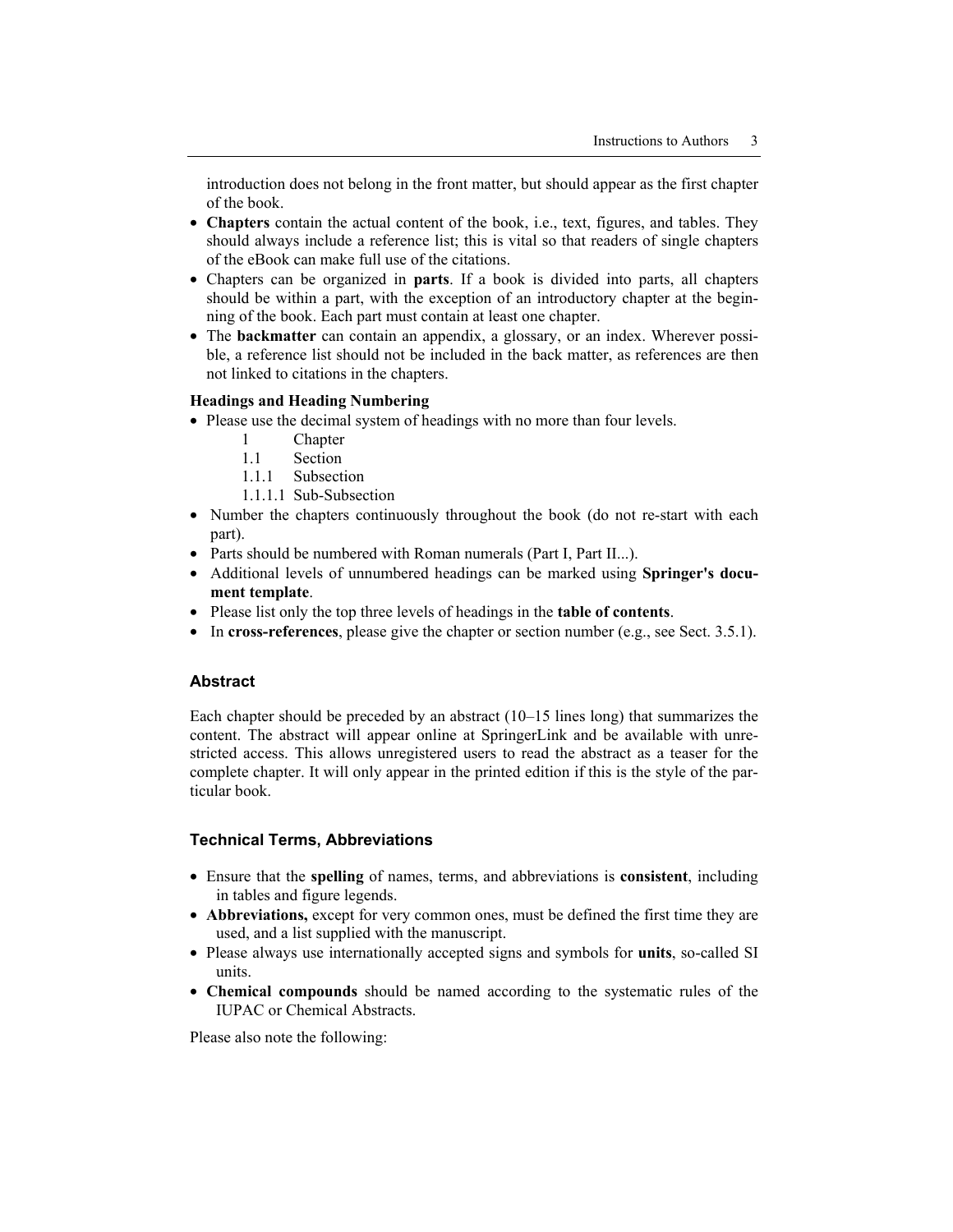- Species and genus names, mathematical/physical variables, and prefixes in chemical compounds should be set in *italic* type (*cis/trans, d/l, E/Z, o/m/p, R/S, t-*Bu, *tert*butyl).
- L and D indicating optical activity should be set in SMALL CAPITALS (D- and L-dopa).

# **Tables**

- Number the tables consecutively using the chapter number (e.g., Table 1.1) and ensure that all the tables are cited in the text in the correct order.
- Give each table a **heading**.
- To format the table columns, use the **table function**.
- Do **not** use the space bar to separate columns, and do **not** use Excel to create tables.
- If a table cell is to be left empty, please type a hyphen ( ) in it.
- Please do not treat simple, **one-column lists** as tables, but instead set them as part of the running text. Use the displayed list function instead.
- Save the tables in the same file as the text, references, and figure legends.

# **Equations**

- Equations of the type  $a^2+b^2=c^2$  can be written as normal text.
- For all other equations, please use MathType or the Microsoft equation editor, and insert the graphic into your text file as an object. Prepare the whole equation in this way and not just part of it.

*Note:* If you use Word 2007, do not create the equations with the default equation editor. Use MathType or the Microsoft equation editor instead which can be accessed via *Insert Objec*t from the *Insert* ribbon.

• Please ensure the different styles are defined in the program itself:

| Style         | Font   | Bold | Italic |  |
|---------------|--------|------|--------|--|
| Text          | Times  |      |        |  |
| Function      | Times  |      |        |  |
| Variable      | Times  |      | x      |  |
| L.C.Greek     | Symbol |      | x      |  |
| U.C.Greek     | Symbol |      |        |  |
| Symbol        | Symbol |      |        |  |
| Vector-Matrix | Times  | x    |        |  |
| Number        | Times  |      |        |  |

- When entering your equation, select the appropriate style for each character from the menu. Do not change the style settings in *Style/Define*. "Math" in the Style Menu covers the entries "Function", "Variable" and "Number"; the program will automatically style the character according to one of these styles.
- Do not insert the equation number from the equation editor.
- Please do not insert symbols or special characters that are not part of equations as graphics or using the formula editor if they are available as *Symbol* or *Unicode* fonts.
- Formulas/equations are numbered chapterwise. The formula number is given in parentheses as right aligned text next to the formula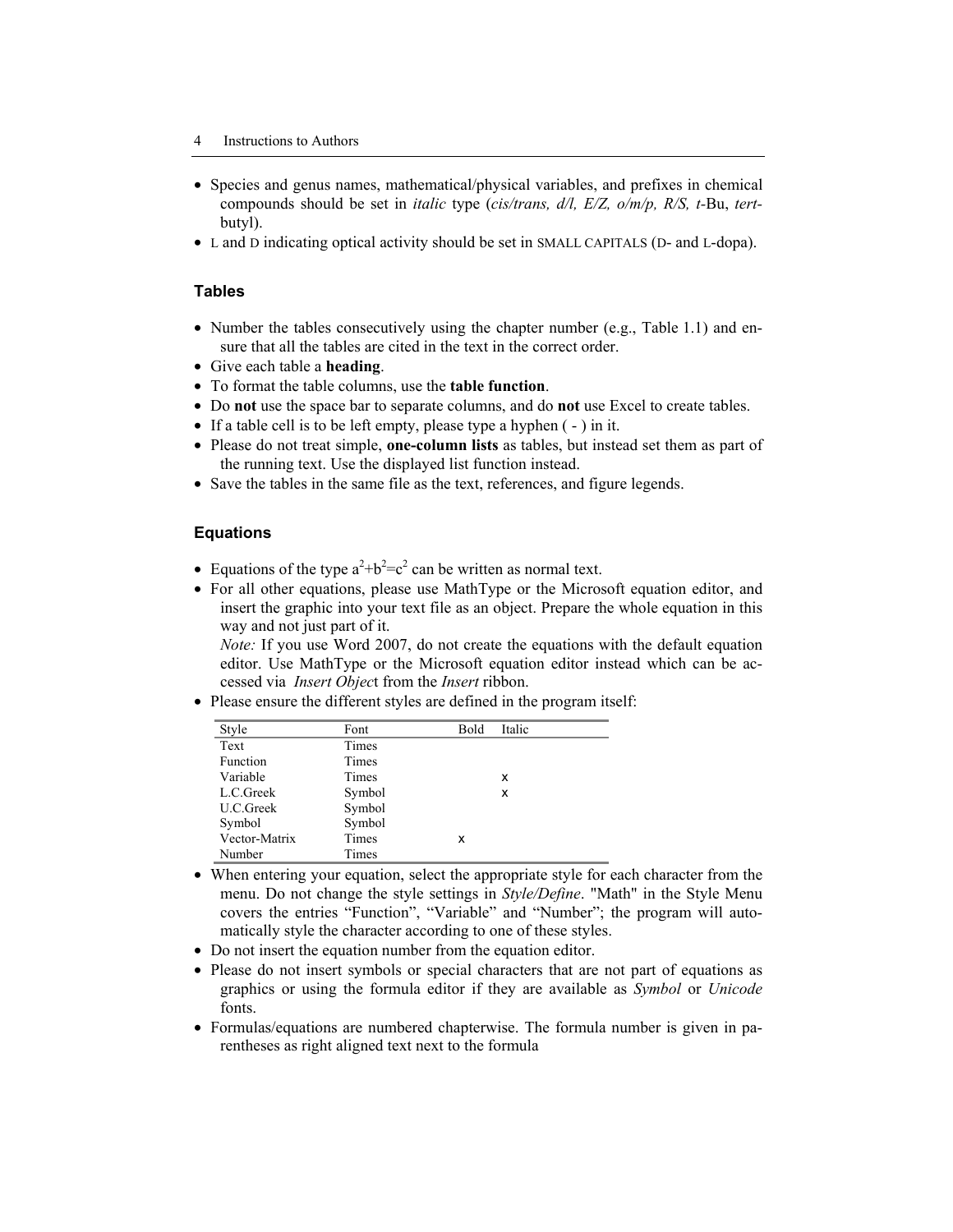$(a+b)^2 = a^2 + 2ab + b^2$ 

(3.1)

• If the equation is part of a sentence, the equation itself should end with a punctuation mark (not after the equation number).

# **Literal Text**

In order to distinguish the literal text of computer programs from running text, we recommend using a font such as *Arial* or *Helvetica*.

If you need a font for your programs in which every character has the same width, please use *Courier*.

# **References**

# **Reference Citations**

References may be cited in the text in two different ways:

- Author name/s and year of publication in parentheses: one author: (Miller 1991), two authors: (Miller and Smith 1994), three authors or more: (Miller et al. 1995);
- Reference numbers in square brackets either sequential by citation or according to the sequence in an alphabetized list:

[3, 7, 12].

# **Reference List**

Each chapter should contain a reference list of its own. Entries in the list must be listed alphabetically except in the numbered system of sequential citation. The rules for alphabetization are:

- first, all works by the author alone, ordered chronologically by year of publication,
- next, all works by the author with a coauthor, ordered alphabetically by coauthor,
- finally, all works by the author with several coauthors, ordered chronologically by year of publication.

The **reference list style** depends on the subject of your book. Please refer to the information below and ask your Springer contact if you are not sure which style should be used.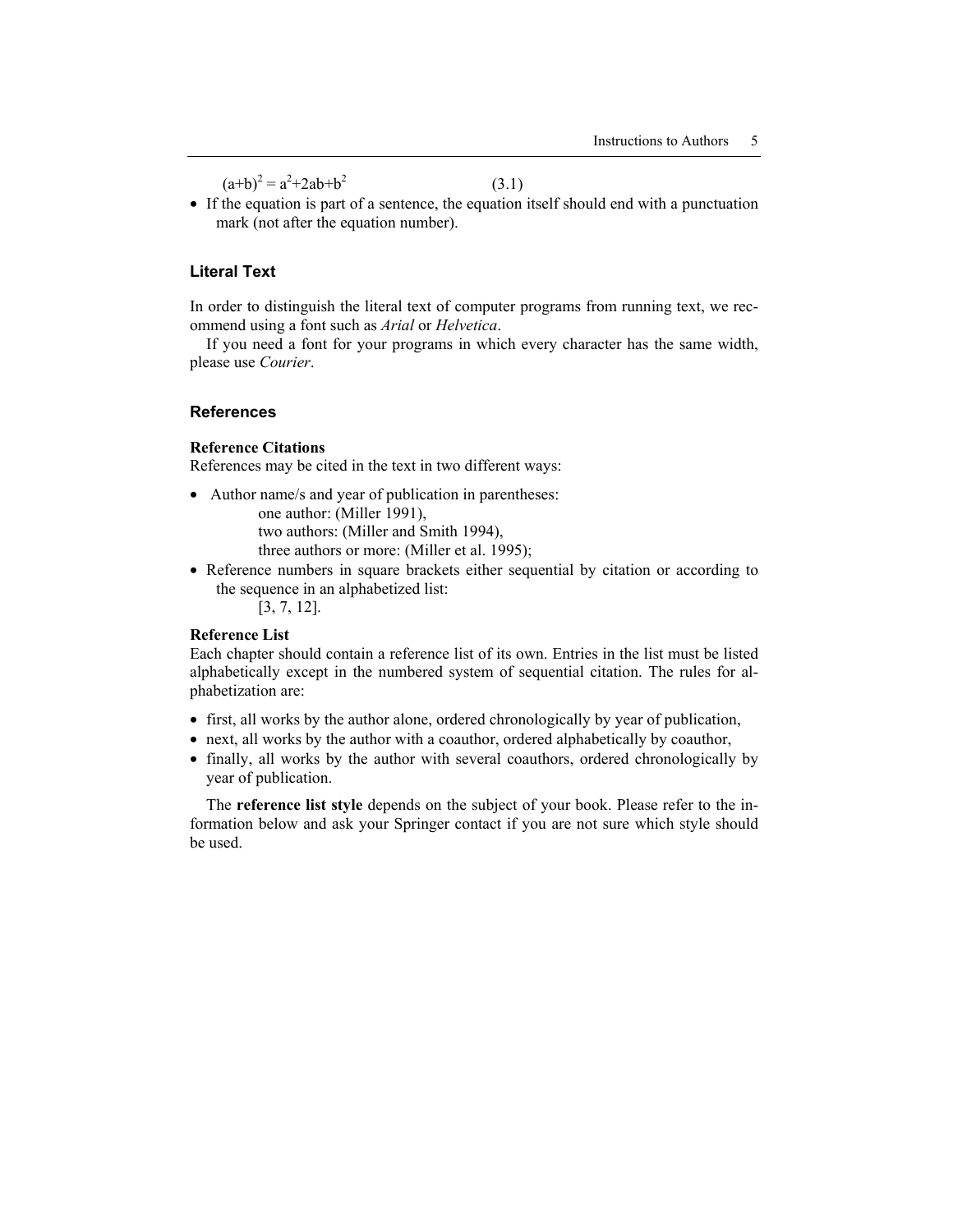#### *Medicine, Biomedicine, Life Sciences, Chemistry, Geosciences, Computer Science, Engineering, Economics*

#### **Journal article**

Gamelin FX, Baquet G, Berthoin S, Thevenet D, Nourry C, Nottin S, Bosquet L (2009) Effect of high intensity intermittent training on heart rate variability in prepubescent children. Eur J Appl Physiol 105:731-738. doi:10.1007/s00421-008-0955-8

Ideally, the names of all authors should be provided, but the usage of "et al" in long author lists will also be accepted:

Smith J, Jones M Jr, Houghton L et al (1999) Future of health insurance. N Engl J Med 965:325–329

#### **Journal article only by DOI**

Slifka MK, Whitton JL (2000) Clinical implications of dysregulated cytokine production. J Mol Med. doi:10.1007/s001090000086

# **Book**

South J, Blass B (2001) The future of modern genomics. Blackwell, London **Book chapter** 

Brown B, Aaron M (2001) The politics of nature. In: Smith J (ed) The rise of modern genomics, 3rd edn. Wiley, New York

# **Online document (no DOI available)**

Marshall TG, Marshall FE (2003) New treatments emerge as sarcoidosis yields up its secrets. ClinMed NetPrints. http://clinmed.netprints.org/cgi/content/full/2003010001v1. Accessed 24 June 2004

#### **Dissertation**

Trent JW (1975) Experimental acute renal failure. Dissertation, University of California

Please do **not** put commas between names and initials, and do **not** put periods after initials or abbreviations.

Always use the standard **abbreviation** of a journal's name according to the ISSN *List of Title Word Abbreviations*, see http://www.issn.org/2-22661-LTWA-online.php.

For authors using *EndNote*, Springer provides an output style that supports the formatting of in-text citations and reference list. Please use *SpringerBasicNumber* for numbered citations or *SpringerBasicAuthorDate* for citations with name and year.

#### *Mathematics, Physics, Statistics*

#### **Journal article**

Hamburger, C.: Quasimonotonicity, regularity and duality for nonlinear systems of partial differential equations. Ann. Mat. Pura Appl**. 169**, 321–354 (1995)

#### **Journal article only by DOI**

Sajti, C.L., Georgio, S., Khodorkovsky, V., Marine, W.: New nanohybrid materials for biophotonics. Appl. Phys. A (2007). doi:10.1007/s00339-007-4137-z

**Book** 

Geddes, K.O., Czapor, S.R., Labahn, G.: Algorithms for Computer Algebra. Kluwer, Boston (1992)

#### **Book chapter**

Broy, M.: Software engineering — from auxiliary to key technologies. In: Broy, M., Denert, E. (eds.) Software Pioneers, pp. 10–13. Springer, Heidelberg (2002)

# **Online document (no DOI available)**

Cartwright, J.: Big stars have weather too. IOP Publishing PhysicsWeb. http://physicsweb.org/articles/news/11/6/16/1 (2007). Accessed 26 June 2007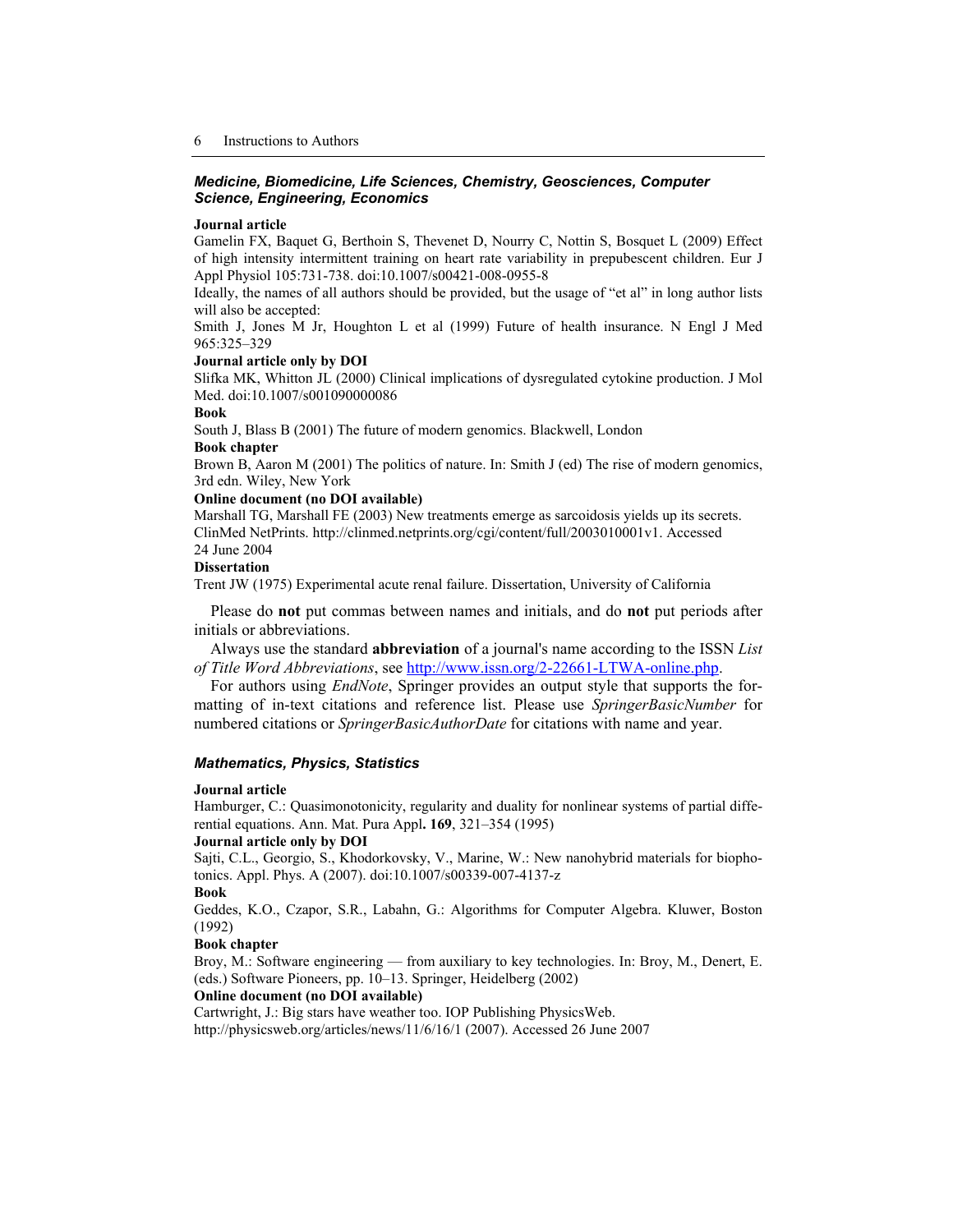Always use the standard **abbreviation** of a journal's name according to the ISSN *List of Title Word Abbreviations*, see http://www.issn.org/2-22661-LTWA-online.php

For authors using *EndNote*, Springer provides an output style that supports the formatting of in-text citations and reference list. Please use *SpringerMathPhysNumber* for numbered citations or *SpringerMathPhysAuthorDate* for citations with name and year.

#### *Social Sciences, Psychology*

#### **Journal article**

Harris, M., Karper, E., Stacks, G., Hoffman, D., DeNiro, R., Cruz, P., et al. (2001). Writing labs and the Hollywood connection. *Journal of Film Writing, 44*(3), 213–245.

# **Journal article only by DOI**

Kreger, M., Brindis, C.D., Manuel, D.M., & Sassoubre, L. (2007). Lessons learned in systems change initiatives: benchmarks and indicators. *American Journal of Community Psychology*. doi:10.1007/s10464-007-9108-14.

#### **Book**

Calfee, R. C., & Valencia, R. R. (1991). *APA guide to preparing manuscripts for journal publication.* Washington, DC: American Psychological Association.

#### **Book chapter**

O'Neil, J. M., & Egan, J. (1992). Men's and women's gender role journeys: Metaphor for healing, transition, and transformation. In B. R. Wainrib (Ed.), *Gender issues across the life cycle*  (pp. 107–123). New York: Springer.

#### **Online document (no DOI available)**

Abou-Allaban, Y., Dell, M. L., Greenberg, W., Lomax, J., Peteet, J., Torres, M., & Cowell, V. (2006). Religious/spiritual commitments and psychiatric practice. Resource document. American Psychiatric Association. http://www.psych.org/edu/other\_res/lib\_ archives/archives/200604.pdf. Accessed 25 June 2007.

For authors using *EndNote*, Springer provides an output style that supports the formatting of in-text citations and reference list (*SpringerSocPsychAuthorDate)*.

#### *Humanities, Linguistics, Philosophy*

#### **Journal article**

Alber, John, Daniel C. O'Connell, and Sabine Kowal. 2002. Personal perspective in TV interviews. *Pragmatics* 12:257–271.

#### **Journal article only by DOI**

Suleiman, Camelia, D. C. O'Connell, and Sabine Kowal. 2002. 'If you and I, if we, in this later day, lose that sacred fire...': Perspective in political interviews. *Journal of Psycholinguistic Research.* doi:10.1023/A:1015592129296.

#### **Book**

Cameron, Deborah. 1985. *Feminism and linguistic theory.* New York: St. Martin's Press. **Book chapter** 

Cameron, D. 1997. Theoretical debates in feminist linguistics: Questions of sex and gender. In *Gender and discourse*, ed. Ruth Wodak, 99-119. London: Sage Publications.

#### **Online document (no DOI available)**

Frisch, Mathias. 2007. Does a low-entropy constraint prevent us from influencing the past? PhilSci archive. http://philsci-archive.pitt.edu/archive/00003390/. Accessed 26 June 2007.

Please note that both initials or full given names can be used.

For authors using EndNote, Springer provides an output style that supports the formatting of in-text citations and reference list (*SpringerHumanitiesAuthorDate)*.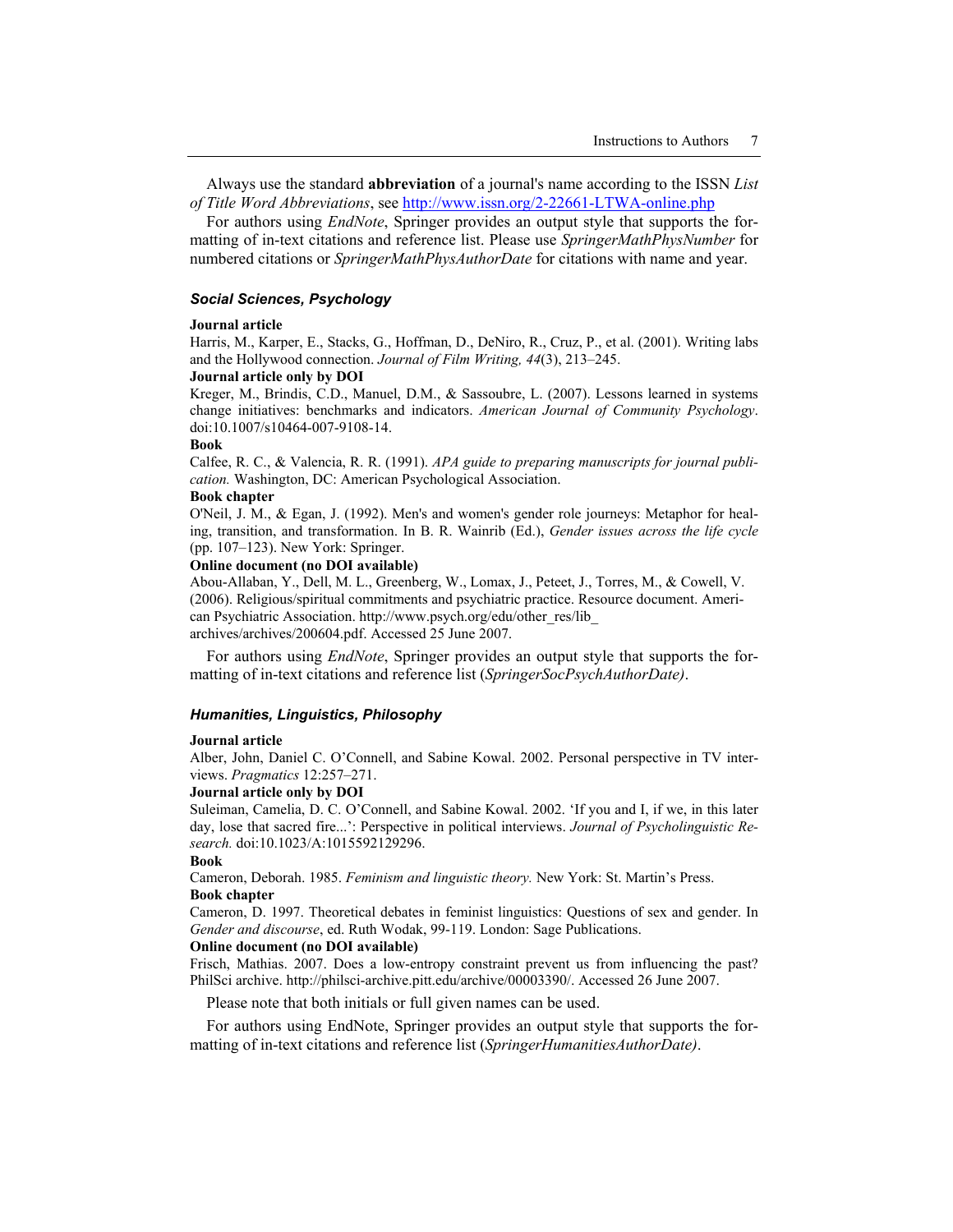# **Sources**

If you copy text passages, figures, or tables from other works, you must obtain **permission** from the copyright holder (usually the original publisher) for both the print and online format. Please enclose the signed permission with the manuscript. Please be aware that some publishers do not grant electronic rights for free and that Springer will not be able to refund any costs that may have been incurred in receiving these permissions. As an alternative, material from other sources should be used.

The source must be acknowledged in the legend or table heading. If the source is in a foreign language, please provide a translation.

# **Index**

Please use the **indexing function** in Word. Indicate, on average, one or two keywords per manuscript page to be included in the index.

- Information should be listed under the term that most readers will probably look at first. Use cross-references to list variations or written-out versions and abbreviations/acronyms.
- Use no more than two levels main entry and subentry.
- A main entry should always be a noun (or compound noun) and begin with a capital letter.
- Subentries begin with lowercase letters unless the term is a proper noun.
- Index entries are formatted as in the text (e.g., italics for genus and species names).
- Abbreviations at the beginning of a term must be written out. For example, *A. fumigatus* should be *Aspergillus fumigatus.*

# **Figures and Illustration Data**

# *Digital Illustrations*

For the best quality final product, it is highly recommended that you submit all of your artwork – photographs, line drawings, etc. – in an electronic format. The published work will directly reflect the quality of the artwork provided.

# **Electronic Figure Submission**

- Name your figure files with your name, "Fig", and the figure number, e.g., Miller-Fig1.eps.
- Indicate what graphics program was used to create the artwork.
- For vector graphics, the preferred format is EPS; for halftones, please use TIFF format. MS Office files are also acceptable.

**Line Art** Black and white graphic with no shading.

- Check that all lines and lettering within the figures are legible at final size. All lines should be at least 0.1 mm (0.3 pt) wide.
- Line drawings should have a minimum resolution of **1200 dpi**.
- Vector graphics containing fonts must have the fonts embedded in the files.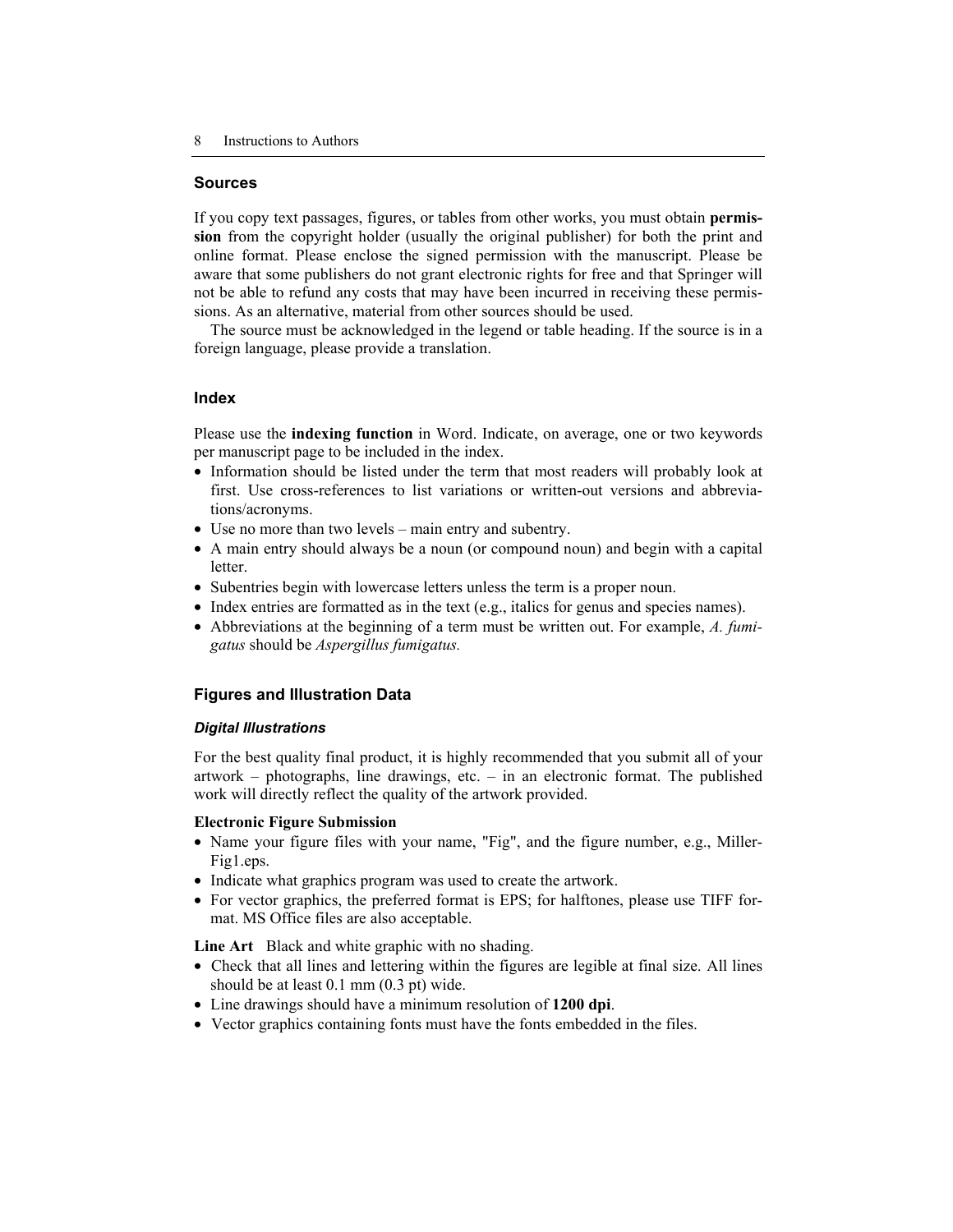**Halftone Art** Photographs, drawings, or paintings with fine shading, etc.

- If any magnification is used in the photographs, indicate this by using scale bars within the figures themselves.
- Halftones should have a minimum resolution of **300 dpi**.

**Combination Art** A combination of halftone and line art, e.g., halftones containing line drawing, extensive lettering, color diagrams, etc.

• Combination artwork should have a minimum resolution of **600 dpi**.

**Color Art** Color art is free of charge for online publication.

- If black and white will be shown in the print version, do not refer to color in the captions and make sure that the main information will still be visible. A simple way to check this is to make a photocopy to see if the necessary distinctions between the different colors are still apparent.
- Color illustrations should be submitted as **RGB** (8 bits per channel).

# **Figure Lettering**

- To add lettering, it is best to use *Helvetica* or *Arial* (sans serif fonts) and avoid effects such as shading, outline letters, etc.
- Keep lettering consistently sized throughout your final-sized artwork, usually about  $2-3$  mm  $(8-12$  pt).
- Variance of type size within an illustration should be minimal, e.g., do not use 8-pt type on an axis and 20-pt type for the axis label.
- Do not include titles or captions in your illustrations.

#### **Figure Captions and Numbering**

- Number the figures consecutively using the chapter number (e.g., Fig. 1.1). Figure parts should be denoted by lowercase letters (a, b, c, etc.).
- Each figure should have a concise caption describing accurately what the figure depicts. Include the captions in the text file of the manuscript, not in the figure file.
- Figure captions begin with the term Fig. in bold type, followed by the figure number, also in bold type.
- No punctuation is to be included after the number, nor is any punctuation to be placed at the end of the caption.
- Identify all elements found in the figure in the figure caption; and use boxes, circles, etc., as coordinate points in graphs.
- Identify previously published material by giving the original source in the form of a reference citation at the end of the figure caption.

# **Figure Size**

- When preparing your figures, size figures to fit in the page width.
- For most books, the figures should be 78 mm or 117 mm wide and not higher than 198 mm.

# *Print Masters*

If you do not compile your illustrations on a PC, please send us good-contrast black and white prints or transparencies or the original drawings.